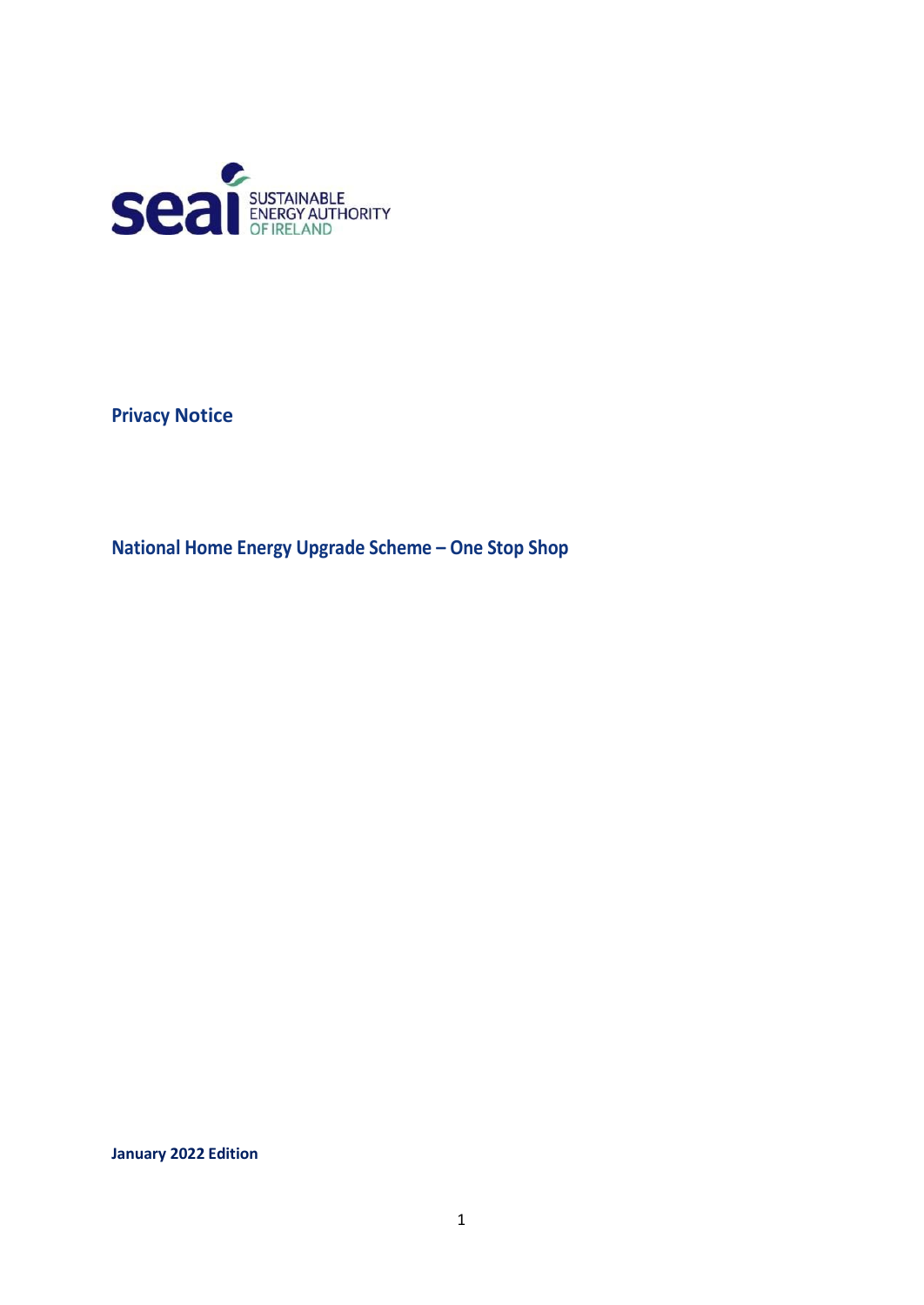#### **Privacy Notice**

#### **1. General statement - We respect your privacy**

The Sustainable Energy Authority of Ireland ("SEAI") fully respects your right to privacy. This Privacy Notice ("Notice") is intended to help you understand what Personal Data SEAI collects about you, why we collect it, what we do with it, who we may share it with and how we protect it. When we talk about "Personal Data" in this Notice, we mean any information relating to you, either directly or indirectly.

This Notice also details the rights available to you in relation to how we hold and use your Personal Data, how to exercise those rights, and what to do if you require more information or wish to make a complaint.

## **2. Who is responsible for your information**

SEAI is responsible for your information.

This Notice applies to SEAI, a public authority established under the Sustainable Energy Act 2002, located at 3 Park Place, Hatch Street Upper, Dublin, D02 FX65

The use of "we", "us", "our" and "ours" in this Notice refer to SEAI. For more information about us, please see our About webpage [https://www.seai.ie/about/.](https://www.seai.ie/about/)

If you want to get in touch and seek to exercise your rights as described below, please contact us at [dataprotection@seai.ie.](mailto:dataprotection@seai.ie)

## **3. Who this Notice Applies To**

In operating the National Home Energy Upgrade Scheme ("Programme"), we collect and process information which relates to a variety of categories of individuals. These include individuals who may not have a direct relationship with SEAI. We have described below the main types of individuals whose information we collect, use and otherwise process in connection with the Programme.

- Representatives of One Stop Shops, i.e. company making the grant application on behalf of the homeowner and managing the home energy upgrade process
- Homeowners, i.e. persons whose home is upgraded and is ultimately the beneficiary of the Grant funding
- BER Assessors, i.e. Registered assessors who provide certification pre and post a Project
- Technical Advisors who carry out technical assessments in conjunction with the heat pump grant
- Contractors who carry out works in the course of the home energy upgrade project

## **4. Who We Receive Information From**

We receive your information from a variety of sources, including directly from you and also from third parties in particular from the One Stop Shop. For example, in the course of assessing an Application for a Grant, we will receive from the Applicant personal data regarding potential homeowners and their home.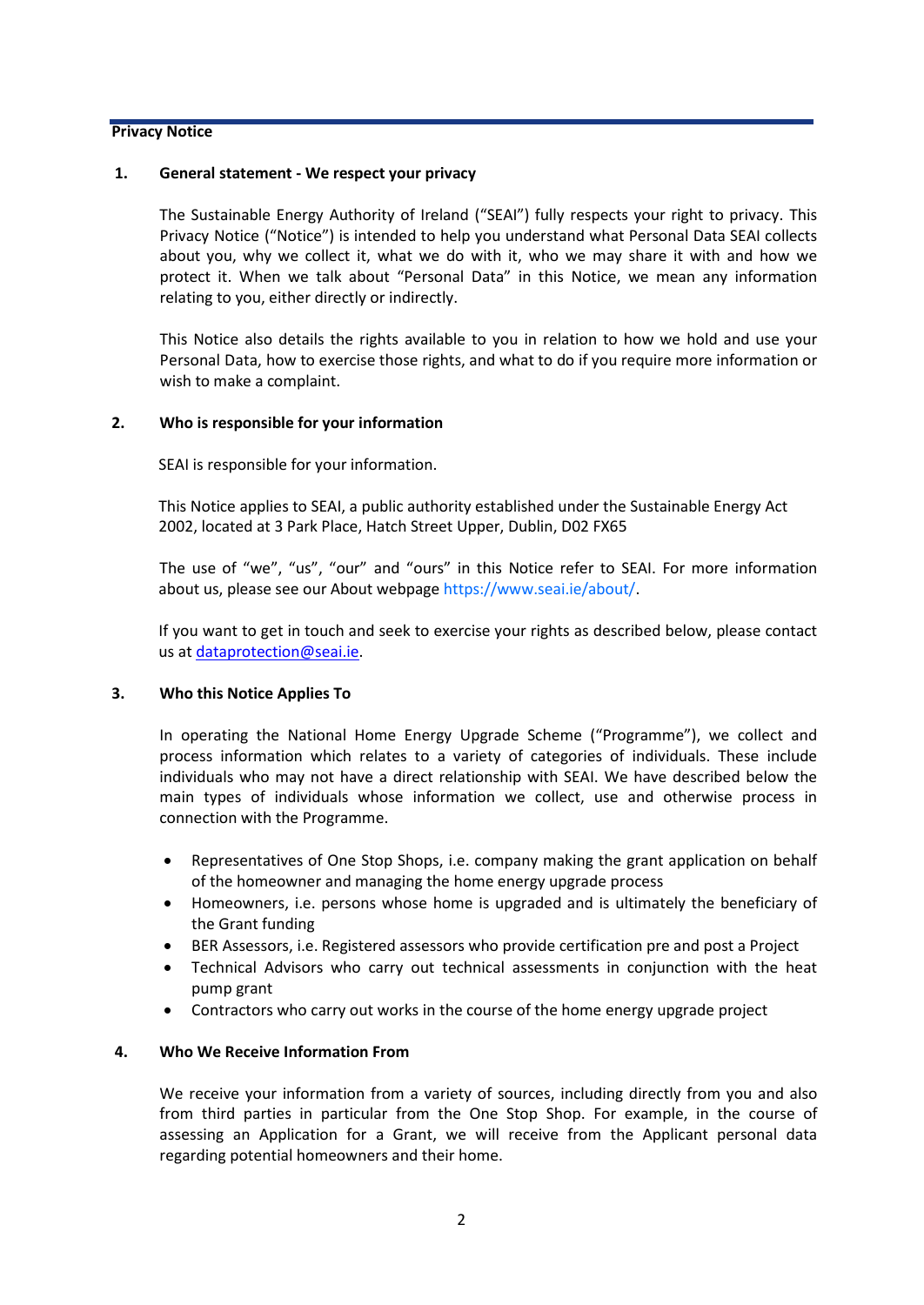# **5. Information We Collect and how We Use It**

In the course of administering the Programme, we collect or receive information in different ways and relating to various groups of individuals (described in section 3 above). We use this information for a number of purposes, including those described further below.

The types of Personal Data that we collect and process include, but are not limited to

- your name and contact details, including your address, phone number and email address;
- Meter Point Reference Number (MPRN);
- information about your interactions with us, such as customer service records, including complaints and claims;
- any other information relating to you that you provide to us, or is provided to us by the One Stop Shop, or that we collect about you in connection with our relationship with you;
- Building Energy Rating (BER) data & other technical building data or energy performance data relating to your property;
- Information, including photographs, collected as part of an inspections process;
- information relating to potential energy upgrade measures identified;
- Information on energy upgrade measures completed and grants provided.
- Information provided to us as part of any follow up research or feedback process.

We use this Personal Data to:

- register the One Stop Shop and have a point of contact for ongoing communications;
- perform our functions as a public authority and, in particular, assessing the Application and administering the award of a Grant, including carrying out inspections of properties, conducting research on the impact of the Programme and development of case studies;
- provide customer service to you and contact you if required to respond to any communications you might send to us;
- comply with our legal obligations;
- protect or enforce our rights or the rights of any third party;
- establish, exercise or defend legal claims;
- improve the services which we provide to you;
- improve our existing schemes;
- develop new schemes;
- contact you in relation to other grants which may be available to you;
- respond to requests and providing information;
- monitor and evaluation of compliance with the terms and conditions of the scheme;
- detect and prevent fraud and other crime.

## **6. Information You Give Us About Other People**

If you provide information to us about any person other than yourself, you should ensure that you have a legal basis for doing so and that you have complied with your transparency obligations under data protection law.

## **7. Our Legal Bases**

In order to collect, use, share, and otherwise process your information for the purposes described in this Notice, we rely on a number of legal bases, some of which are mentioned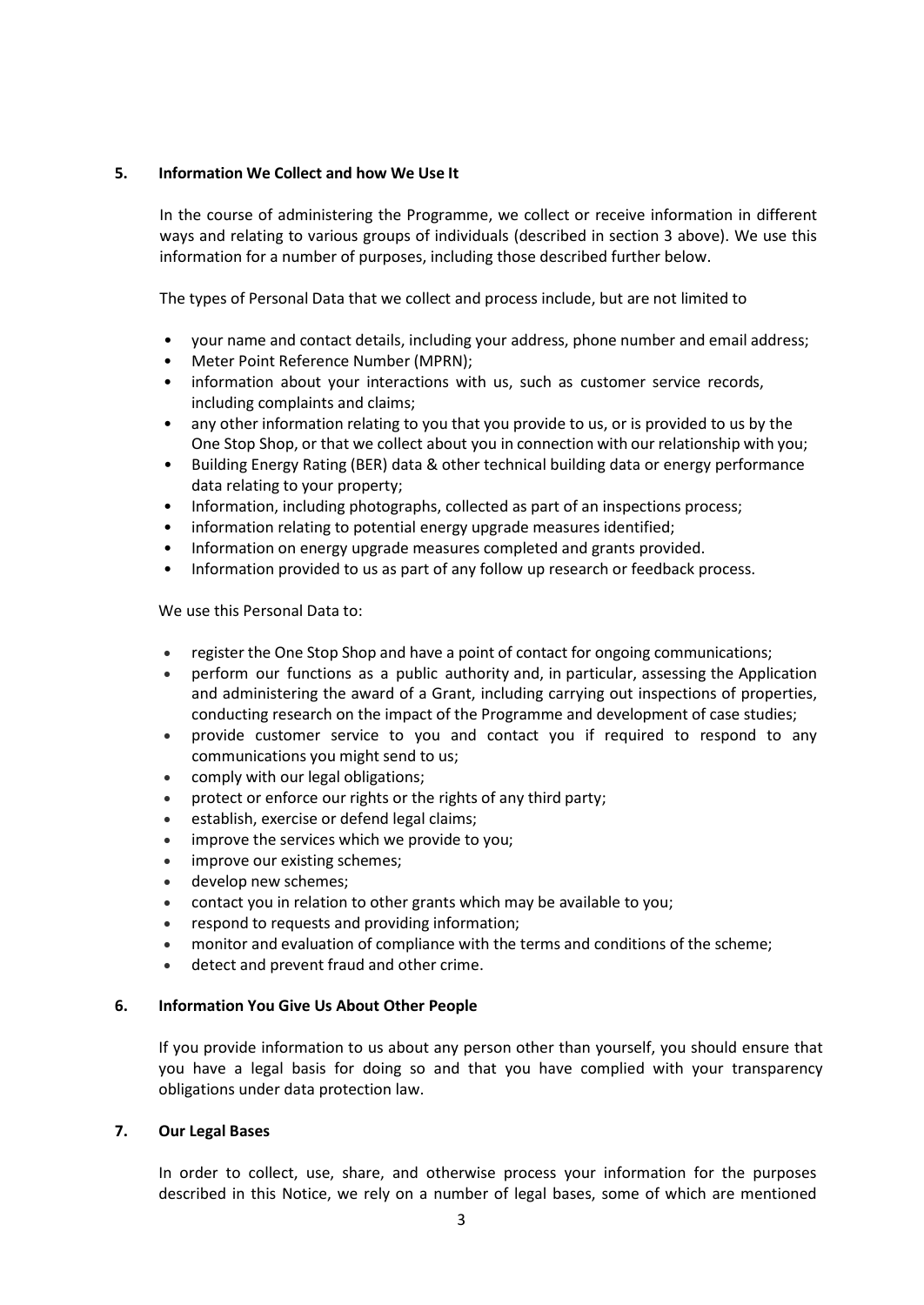above, including where:

- necessary for the performance of tasks that we carry out in the public interest or in the exercise of official authority vested in us by law (including the Sustainable Energy Act 2002);
- necessary for the performance of a contract with you, such as the Grant Agreement;
- necessary in order to take steps at your request prior to entering into a contract with you; or
- necessary for compliance with a legal obligation that applies to us.

## **8. Sharing Your Information**

In the course of administering the Programme, we share information with various third parties, as set out below. We do this based upon the legal bases and exceptions mentioned in section 7 of this Notice.

- *Service Providers*: We may share your Personal Data to help us administer the Programme and communicate with you. Categories of service providers include companies who provide inspection services, outsourced business process providers, IT software and hosting providers and records-storage companies. Where such third parties are processors, these third parties are contractually required to use it only to provide their service to us and are contractually barred from using it for their own purposes.
- *Experts, advisors, lawyers and others connected to the administration of the Programme:* We share your information with a variety of third parties so we can administer the Programme. This may include sharing your information with advisers, solicitors and law firms, and other experts.
- *Legal and safety reasons:* We may retain, preserve, or share your information if we have a good-faith belief that it is reasonably necessary to (a) respond, based on applicable law, to a legal request (e.g., a subpoena, search warrant, court order, or other request from government or law enforcement agency); (b) detect, investigate, prevent, and address fraud and other illegal activity, security, or technical issues; (c) protect our rights, property, or safety; (d) enforce the Grant Agreement or any other contracts we have with you or a third party which relates to you; (e) prevent physical injury or other harm to any person or entity, including you and members of the public.
- *Research:* We may include your Personal Data in research studies to assess the impact and benefits of the Programme. The outcome of these studies may be published or we may publish individual case studies. However, we will ensure that you will not be identifiable in any such studies, without your consent, which will be separately obtained.

## **9. Retention**

We may retain your information for as long as necessary in light of the purposes set out in this Notice, including for the purposes of satisfying any legal, accounting, or reporting requirements and, where required for SEAI to assert or defend against legal claims, until the end of the relevant retention period or until the claims in question have been settled.

To determine the appropriate retention period for personal data, we consider the amount, nature, and sensitivity of the personal data, the potential risk of harm from unauthorised use or disclosure of your Personal Data, the purposes for which we process your Personal Data and whether we can achieve those purposes through other means, and the applicable legal requirements. We also consider regulatory guidance, as appropriate.